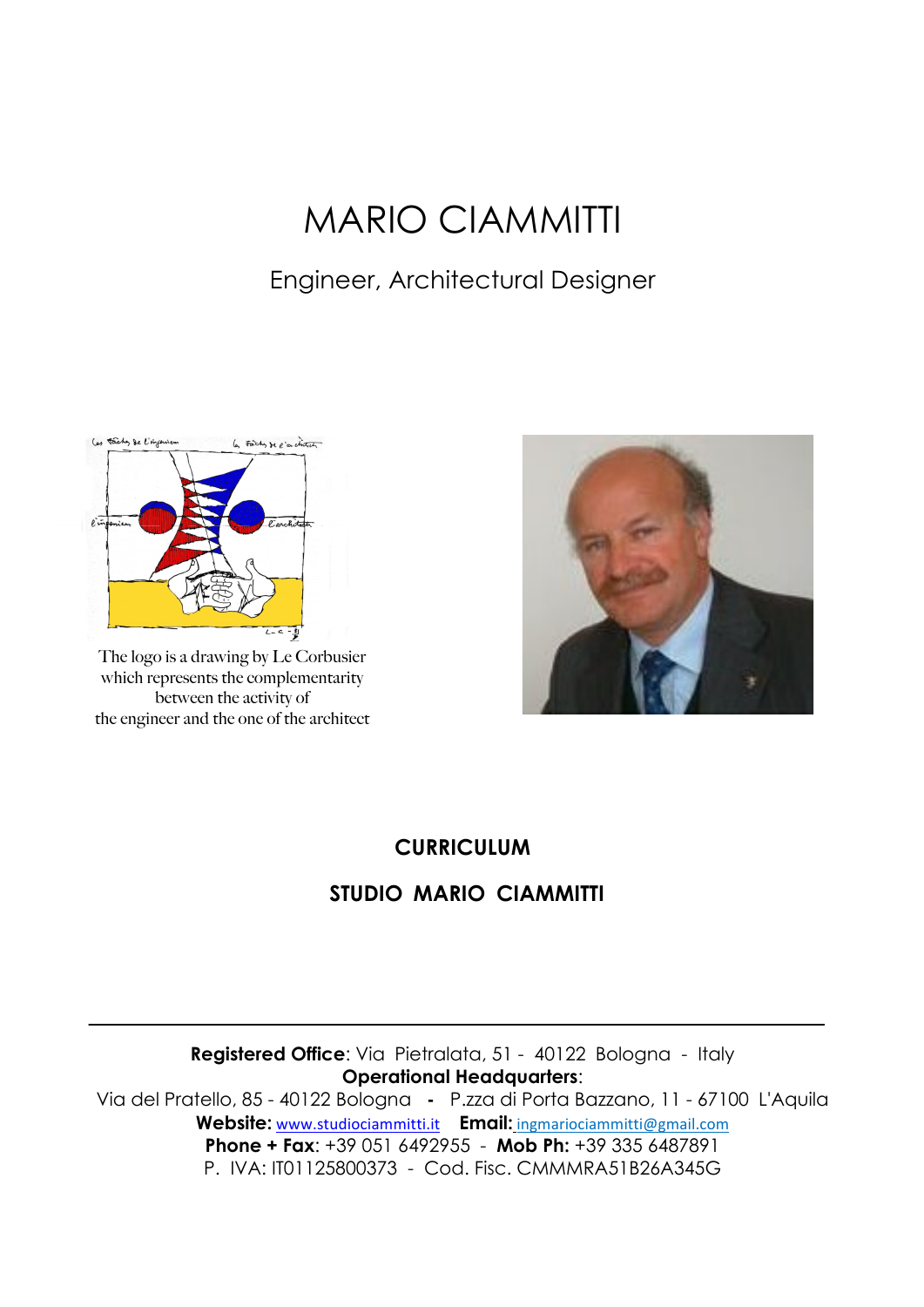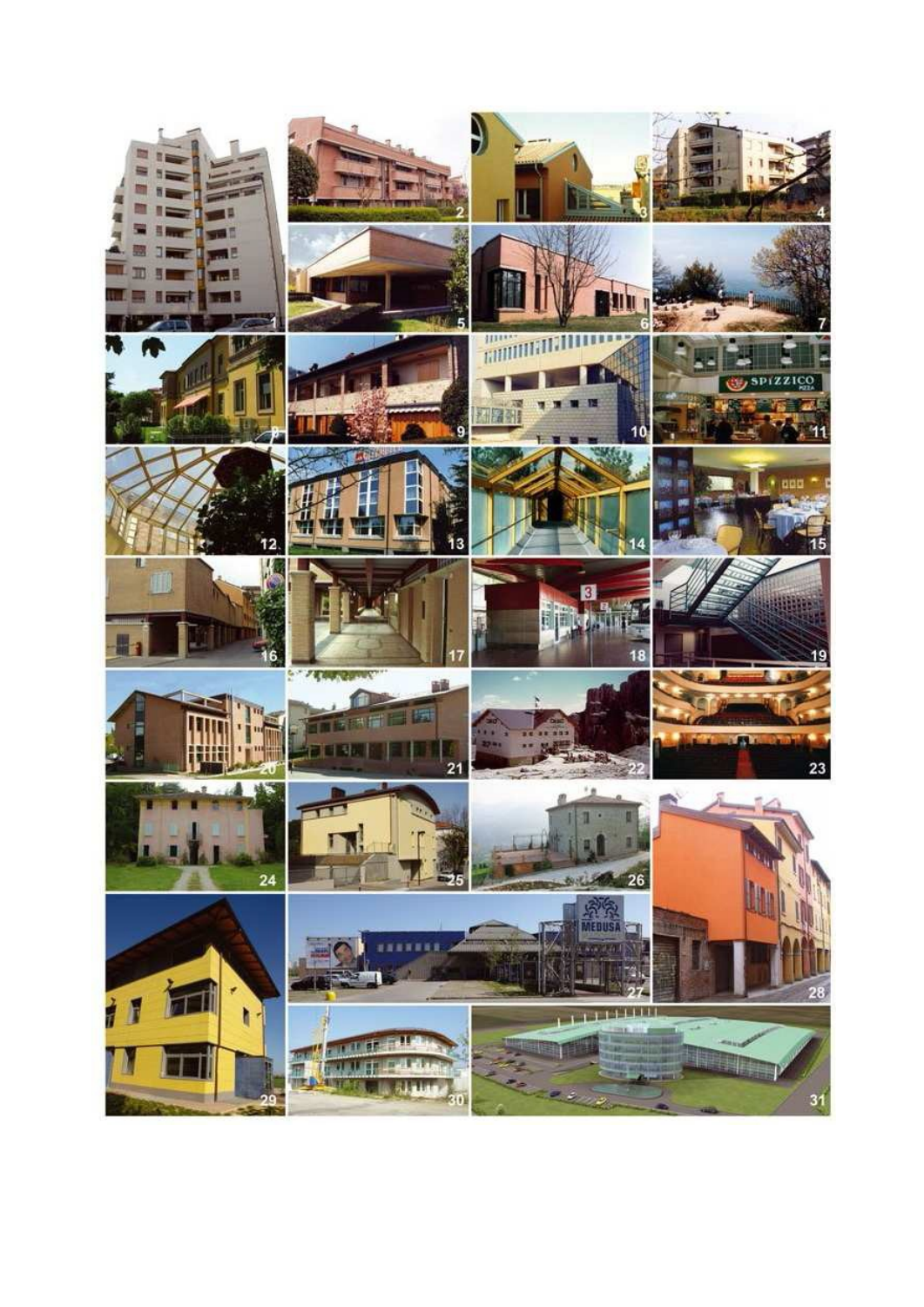#### **1976-2014. THIRTY-EIGHT YEARS ON ARCHITECTURAL DESIGN**

The Office of Mario Ciammitti, engineer, architectural designer, works in Bologna since 1976. In 1989 Mario Ciammitti founded the Technical Designers & Associates Office where he has been active until 2010. His history is marked by various and in-depth meetings with important masters of modern architecture (J.B. Bakema, a dutch architect - the architect Giorgio Trebbi, with whom he graduated in 1975 - the architect Enzo Zacchiroli, with whom he worked for six years after graduation - Dr. Wingler, warden of the archive of the Bauhaus the architect Ruegenberg who had worked with Mies van der Rohe in implementation of the Barcelona Pavilion 1929 - the office of Gabetti and Isola of Torino - the engineer F. Nuti and the architect L. Gelsomino).

**He works as engineer, designer and particularly as coordinator of his team, consisting of valuable and professional collaborators.**

In the previous page around thirty works are selected in order to show the variety of the performed tasks and their varying complexity.

The range goes from: simple single-family houses (26) to housing estate (1,2,3,4,9,16,17), small industrial warehouse to large buildings for industrial estate, single eatery (11) to great restaurants connected to the hotel complex at "Quarto Inferiore" (12,13,14,15), restoring the "Duse Theatre" in Bologna (23) to the construction of large multi-hall "Medusa" in Bologna (27), the social and health care center at "Ozzano Emilia" (5) to the centers for the elderly at "Ozzano Emilia" (6) and "Sasso Marconi" (25), to the center of care for children in Via Larga in Bologna (29) and the psychiatric hospital complex of "Roncati" (8), the renovation of existing modern facilities such as the "Central Bus Station in Bologna" (18,19) to the new construction of buildings, including complex as the Multipurpose Cultural Centre at "Ozzano Emilia" (20,21). He always carefully take care of the construction and the management of the work by great architects and so often he run the executive project (i.e. the head office of the "Universo Insurance" at Pilastro in Bologna (10).)

Since a long time he deals with ENVIRONMENTAL SUSTAINABILITY and it is possible to recognize a common thread in all his works.

- In particular in the early 80s he coordinates the work of the Self-Building Programme of Bologna City (3) with the construction of 46 housing, 25 of which personally designed and supervised. The money savings for end-users was truly exceptional.

- In the "Duse Theatre" he reactivated and reinforced the natural ventilation systems of the ancient theatre, pre-existing the current one, avoiding an expensive air treatment system. - In 2006 he has completed the restructuring of Via del Pratello in Bologna making a new building (28), as super-elevation of his garage, which he has used as a Bed and Breakfast. For a variety of technical reasons for building, it was a strong need to create a light structure so that it was not a hindrance for the road system, which could be built in a very short time and oriented to the maximum energy savings. This building has totally a wooden structure with the outer coat of wood fiber. It was made in just six days for the outer casing and within six months of works for the indoor part. This project has participated in the competition SUSTAINABILITY arousing a lot of success.

- In 2008 he completed works on upgrading the energy efficiency of a nursery school in "Ozzano Emilia" as well as for numerous homes renovation.

- In 2010 he built the restaurant in Bologna "Alce Nero".

- In 2011 he participated at the competition ECOLUOGO 2011 with his "Ca' V.E.R.N.A Moderna ", a building to be constructed with renewable and recyclable materials and technologies which produces more energy than it consumes and it is at zero CO2 emissions.

- Lately he took part in the competition of ideas for the new headquarters of the Pelliconi in "Ozzano Emilia" (31) with Prof. Eng. Maximum Majowiecki. Awaiting the positive outcome, we have considered all the active and passive technologies aimed at reducing energy consumption and the production of energy by exploiting geothermal, photovoltaic cells for the electricity production, solar panels for the production of hot water, etc.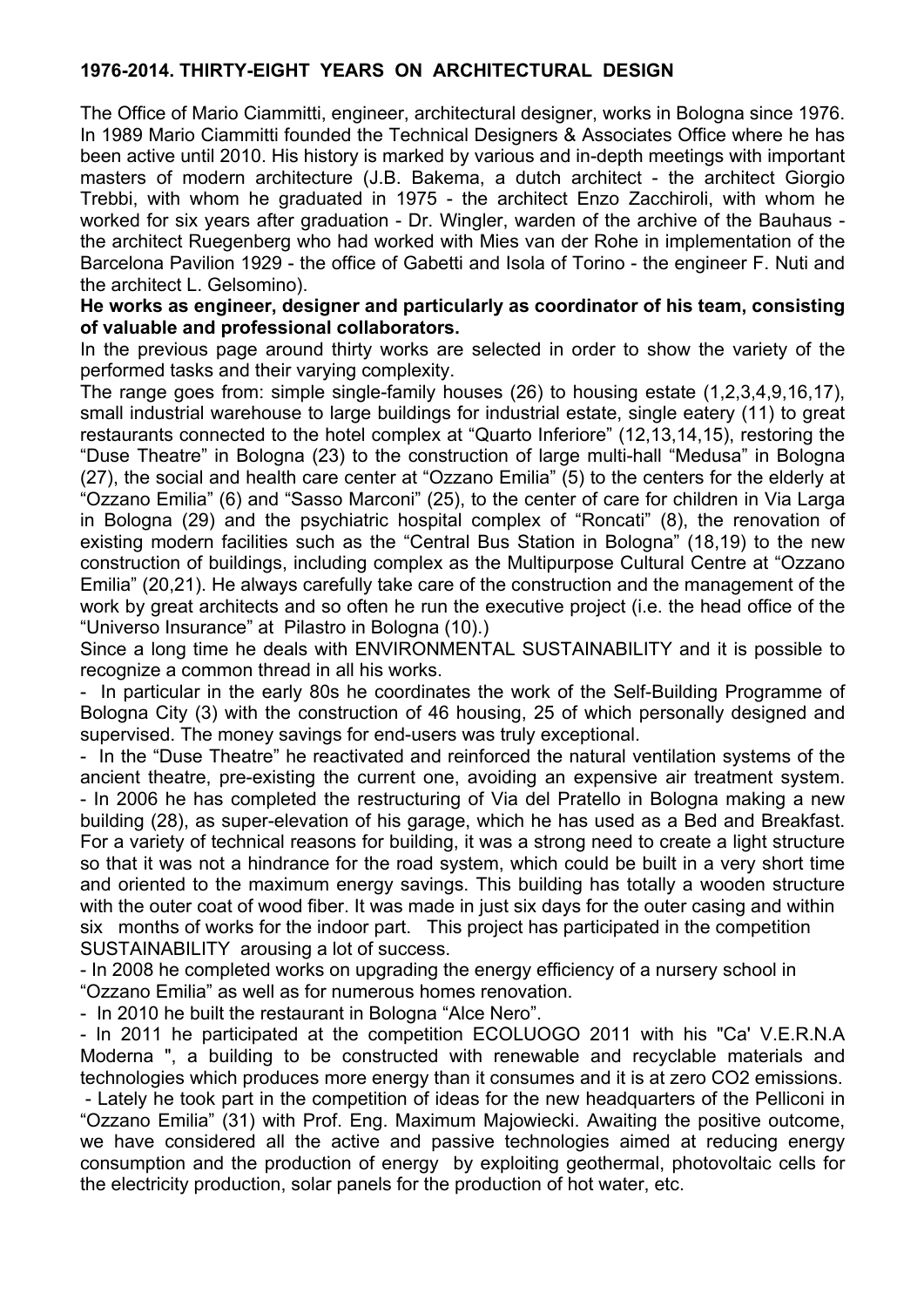From 6 April 2009 Mario Ciammitti is active in L'Aquila, his hometown destroyed by the earthquake and disintegrated by the social point of view. He is engaged in a number of sites in order to restore the conditions of usability of the homes.



He has restored his home building becoming one of the first to live again in the old damaged town. Now he is involved in the coordination of voluntary associations for the seismic improvement of important aggregates, undertaking the design, with a focus on environmental sustainability and the reduction of energy consumption. The photos relate to the "Costa Masciarelli" aggregates.

**Costa Masciarelli aggregates are composed by 48 housing units and are located between "Dom Square" in the city center and the "Bazzano Gateway", along the Ancient Walls. The project has been challenging since it relates to particular historic buildings.**



**IN OVER 4 YEARS OF ACTIVITY IN L'AQUILA HE HAS PRODUCED THE FOLLOWING RESULTS, IN ADDITION TO THE ABOVE MENTIONED PROJECT: THE ARCHITECTURAL DESIGN OF ABOUT 80 REAL ESTATE, OBVIOUSLY TOGETHER WITH SKILLED COLLABORATORS OF THE OFFICE, WITH REGARD TO THE STRUCTURES, PLANTS, SURVEY, COMPUTATION, SAFETY AND ACCOUNTING. THESE PROJECTS HAVE COVERED THE RESTORATION OF PRIVATE, PUBLIC BUILDINGS AND CHURCHES AS WELL AS THE CONSTRUCTION OF A WOODEN GYMNASIUM WITH KITCHEN AND POWER GENERATOR IN ORDER TO BE USED AS AID OF "CIVIL PROTECTION" IN THE EVENT OF AN EARTHQUAKE.**